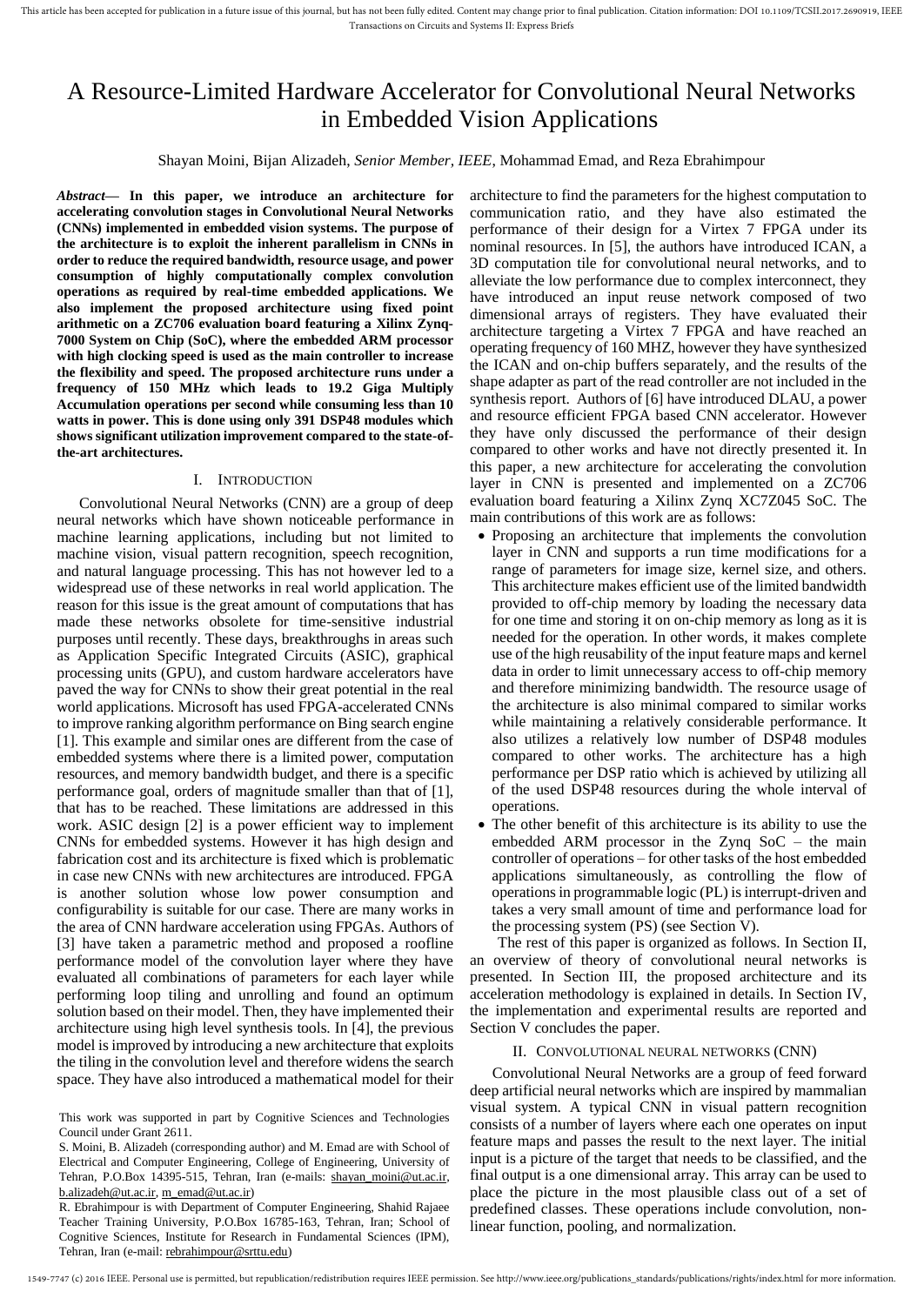This article has been accepted for publication in a future issue of this journal, but has not been fully edited. Content may change prior to final publication. Citation information: DOI 10.1109/TCSII.2017.2690919, IEEE Transactions on Circuits and Systems II: Express Briefs

The main focus of this paper is on convolution layers where most of the computational load is concentrated. A convolution operation is composed of a set of 3D arrays called kernels where each kernel is applied to all the input feature maps with a 3D convolution operation and a sliding mechanism to generate one output feature map. For instance, as depicted in Fig. 1, let us consider an input consisting of P feature maps, each with M pixels in length and N pixels in width, a set of Z kernels, each with R pixels in length and S pixels in width, and P pixels in depth - equal to the number of feature maps. There are Z output feature maps each with length X and width Y. The total number of multiply accumulate operations in such a system is equal to X×Y×Z×R×S×P. The pixels in the set of kernels are called weights. These weights are learned during 'Training' process where several images are fed to the initial network with random weights, and through a lengthy process called back-propagation. For instance, a typical neural network [7] consists of 600'000 weights, which takes around 1.2 million images and five to six days to be trained. Therefore, the main focus of this paper and similar work is on accelerating pre-trained CNNs with the necessary weights stored in off-chip memory, operating at runtime, receiving images as inputs, and delivering output arrays to classify the subject.



Fig. 1. A typical convolution layer

# *A. Alex-Net*

A rather well-known CNN, called Alex-Net, is proposed in [6] which has been accelerated in many works [3][4][5]. Alex-Net has 5 convolution layers. The number of Multiply and Accumulate (MAC) operations and relevant parameters in each convolution layer is listed in Table I. Note that M is equal to N, and R is equal to S. M is an abbreviation for Millions. In layers 2, 4, and 5, each kernel is applied to half of the input feature maps and generates half of the output feature maps; therefore, the resulting number of MACs in these layers is different from the formula given before. This was done to introduce parallelism to the original CNN implemented using GPU. As shown in Table I, the total operations of convolution layer is equal to more than 700 million MAC operations which constitutes 90% of all the computations in the CNN, making it a suitable candidate for acceleration.

TABLE I. MAC OPERATIONS FOR EACH CONVOLUTION LAYER

| Layer | M,N | P   | R,S | Z   | X,Y  | #MAC |
|-------|-----|-----|-----|-----|------|------|
|       | 227 |     |     | 96  | 55   | 105M |
|       | 27  | 96  |     | 256 | 27   | 224M |
| 3     | 13  | 256 | 3   | 384 | 13   | 150M |
|       | 13  | 384 | 3   | 384 | 13   | 112M |
|       | 13  | 384 |     | 256 | 13   | 74M  |
| Total |     |     |     |     | 703M |      |

# III. ACCELERATION METHODOLOGY AND ARCHITECTURE

# *A. Data Reuse Factor*

For an operation to be a candidate for hardware acceleration, it needs to enjoy specific characteristics, most important of which is high data reuse factor, which is defined as the number of operations that a piece of input data is used for, before it is replaced by the next data. For the pooling layer, this factor is very

small, and for non-linear function layer as well as the kernel pixels in the fully-connected layer, it is equal to 1, meaning that the main advantage of hardware acceleration over single thread CPU - which is parallelizing operations with common data – is of little use in these operations, and parallelization does not improve their timing as much as it does for convolution layers where in some cases has a high data reuse factor– in layer one each weight of each kernel is used in all pixels of the corresponding output feature map which counts to 55×55 or 3025. Therefore, this work is concentrating on accelerating the convolution layers as the main source of computational complexity of CNNs.

# *B. Acceleration Methodology*

The goal is to reduce the slow off-chip memory access as much as possible. This means that each pixel of input feature maps and kernel data is loaded only once and stored on on-chip memory until it is of no use. Fig. 2 shows the typical operation done in the convolution layer. The parameter names are similar to the ones in the beginning of this section. For all output feature maps that reside in spatial position (x,y) but in different feature maps z, the part of input feature maps falling under the kernel is equal, and only the kernels are different. Therefore, there can be a number of modules which receive this common data and also their corresponding kernel to generate the output. This is the parallelism scheme used in this work. At each run, adjacent pixels from different output feature maps are calculated simultaneously. This scheme has the benefit of using common input feature map data for all kernels at any time. This scheme is shown in Fig. 3. At each time, a number of outputs are calculated simultaneously.

A question that may rise is that why the Z parameter is used for unrolling the loop in Fig. 3 and not one of the other 5 loop parameters. The main reason for this is that according to Table I, the Z parameter, which is the number of kernels, as well as the P parameter are the only parameters that stay significantly large as the layers go forward. On the other hand, all the other parameters decline significantly due to the pooling process and small kernel size; therefore, unrolling their loop will not increase the performance significantly. Since the P parameter exists in both of the right hand side expressions in the loop in Fig. 2, there would not be any shared data between parallel expressions if the P parameter was unrolled. Therefore, the Z parameter is the best candidate for unrolling.

For  $z = 1 : Z$ 

For  $x = 1 : X$ For  $y = 1:Y$ For  $r = 1 : R$ For  $s = 1 : S$ For  $p = 1$ : P

Out[x][y][z]+=Input[r+x×t][s+y×t][p]×kernel[r][s][p][z];

Fig. 2. Typical convolution layer

For  $x = 1 : X$ For  $y = 1 : Y$ For  $r = 1 : R$ For  $s = 1 : S$ For  $p = 1 : P$  { Out[x][y][z1]+=Input[r+x×t][s+y×t][p]×kernel[r][s][p][z1]; Out[x][y][z2]+=Input[r+x×t][s+y×t][p]×kernel[r][s][p][z2]; …

 $Out[x][y][z_n]+=Input[r+xxt][s+yxt][p]xkernel[r][s][p][z_n];$ 

# Fig. 3. Our parallelisation scheme

#### *C. Proposed architecture*

 As mentioned before, the best candidate for hardware acceleration is the convolution operation. This operation receives the input feature maps and the bank of kernels as input. Let us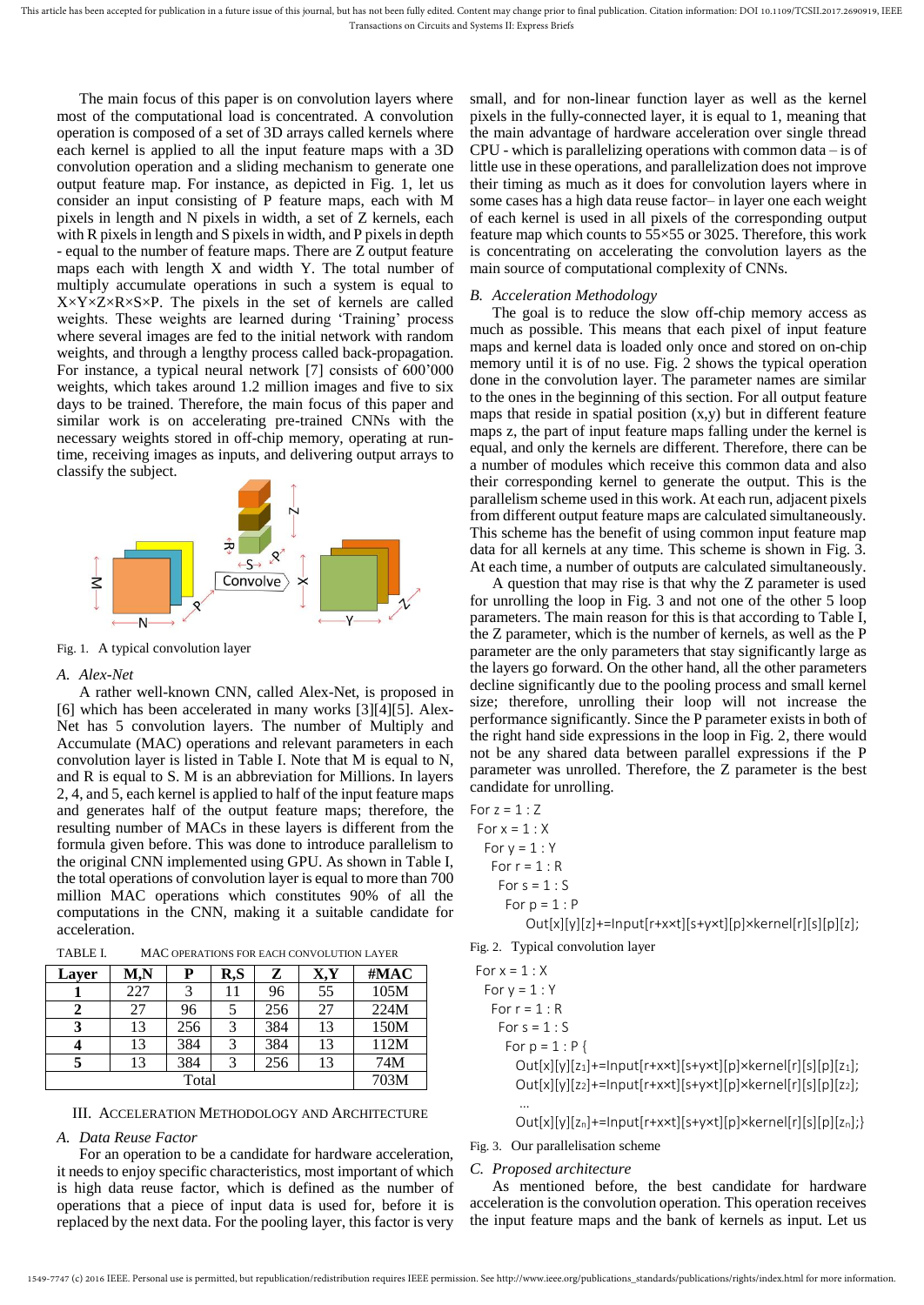consider the operations in this layer when calculating the output pixel in feature map number *i* positioned in length *x* and width *y*. This pixel and another pixel in length *x* and width *y* in another output feature map are calculated simultaneously. The image data is equal in these two instances, and the kernels are different as mentioned previously. As shown in Fig. 4, the architecture at runtime is composed of a controller in the PL side, which is connected to a data memory, feeding the data of input feature maps to a group of MAC modules. Each MAC module is used to calculate the pixel for one output feature map and has a small memory called 'Coefficient Memory' that contains the corresponding kernel that after each run, generates a pixel of the corresponding output feature map. As each pixel of input data is fed to the MAC modules, it is multiplied in the corresponding pixel from their kernel memory and summed with the final result. When the whole window of data needed for calculating the output is fed to the MAC modules, the output is generated, one run is completed, the window slides to the next position for the next output, and at the same time the results are stored in the data memory. This means that the data memory is deep enough to contain both the input and output feature maps for different convolution layers with different input and output feature map sizes. When all the pixels of all the output feature maps are calculated, a cycle is finished. After this, if all output feature maps are not calculated, the new kernels will replace old kernels in coefficient memory while the data in data memory is left unchanged since it is used in the next cycle as well.

The main controller of the whole system is the ARM processor in the PS side. Since the architecture is used for different types of convolution operations, each with different parameters, the controller in PL side needs to be configured for different kernel and feature map sizes and numbers in run-time. These parameters are fed to the controller by setting certain registers, provided by the ARM processor, and are used by the PL-side controller to calculate necessary addresses. These parameters include the number of input feature maps and kernel sets, their length and width, the number of pixels the window moves after calculating each output pixel called stride, and the address to store output in data memory in order to prevent it from overwriting the previously stored input feature maps– as they are needed for calculating all the output feature maps.

Fig. 5 shows the memory connectivity when loading data and coefficient memories from off-chip memory. The input image and the weights are stored in a 1 Gigabyte Off-chip DDR SDRAM memory connected to a DDR memory controller in the PS side. This memory is accessible to the PL through four AXI high performance ports provided by the DDR memory controller. Connected to these ports is AXI CDMA or Central Direct Memory Access which is able to transfer data between two memory mapped locations. One CDMA is connected to the Data memory, and the other three are connected to the coefficient memories. These CDMAs can be programmed by the ARM processor through AXI bus colored in red to transfer data between off-chip memory, on-chip data memory, and coefficient memories. Fig. 6 shows the detailed architecture in the PL side. As shown in this figure, the width of data and coefficient memory are equal to 32 bits. All operations in this work are in Q15 fixed point domain, which is an enough precision at run-time [8], with kernels being 16 bit values with 15 bits for fraction and 1 bit for sign since they are normalized between 1 and -1. The input and output feature maps are 32 bit values with 16 integer bits which guarantees no overflow occurrence during the operation and 15 bits for fraction. Each row of data memory is used to store one data value, while each row of the coefficient memory is used to store two 16 bit kernel values. Since on-chip memories are implemented using true dual port block RAMs, two rows of coefficient memory can be accessed each time; therefore, by

storing four kernels in each coefficient memory, two in the first half and two in the second half of the memory, at each run, a MAC module can generate four output pixels for four different feature maps. As shown in Fig. 6, one port of data memory is multiplexed between AXI CDMA and controller, and also one port of each coefficient memory is multiplexed between AXI CDMA and the corresponding MAC module. This is because of the limited ports connecting these memories. The multiplexer is controlled by the ARM through AXI GPIO. One port of data memory is used to feed pixels of input feature maps to all of coefficient memories with address provided by the controller. Each MAC module controls both ports of its own coefficient memory, provides the correct address for them, and uses the output as kernels for its operation. Once a run is complete, and the result of each MAC module is ready, it is stored in data memory through its second port. Since all the MAC modules are connected to this single port, they are multiplexed by a 'Big Multiplexer' which is controlled by the controller and selects the correct MAC modules to store their output one after another. Since feeding of input feature maps' data and storing of results of each output feature map are done simultaneously, the process is not interrupted until a cycle is completed, all the pixels of each output feature map is calculated and stored in data memory, and off-chip memory is free during this time. Therefore, all the MAC modules are running during the whole interval of a cycle.



Fig. 4. The proposed architecture at run-time



Fig. 5. Overview of off-chip memory connectivity



Fig. 6. Detailed architecture in PL side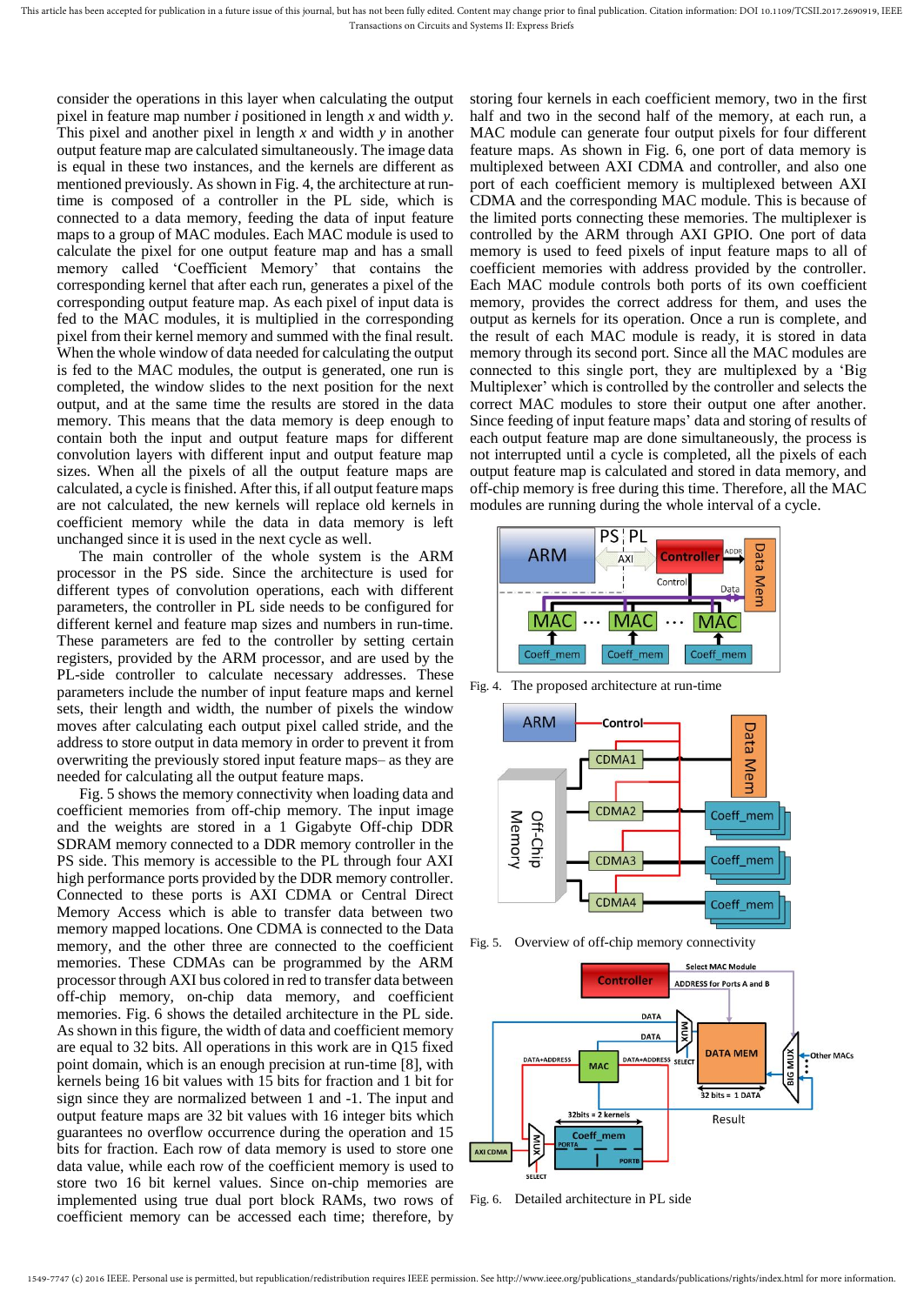The order of operations is as follows. At the beginning, the data and coefficient memories are empty. The ARM processor sets the multiplexers to connect the on-chip data and coefficient memories to AXI CDMA, then it programs the CDMAs to load the input feature maps' data to the data memory and the corresponding kernel data to each of the coefficient memories. Then, the ARM sets the PL-side controller registers with suitable parameters for the convolution operation in hand and afterwards sets the multiplexers to connect data memory to controller and coefficient memories to the corresponding MAC modules. After that, the controller starts working by passing image data to the MAC modules and storing the output pixels in data memory after each run until one cycle is completed, and the whole output feature map is calculated and stored. If all output feature maps are calculated, the ARM again takes control and sets the multiplexers to connect on-chip memories to AXI interconnect and transfers the results of the convolution operation from data memory to offchip memory for the later processing. These data transfers are done using AXI CDMAs in scatter gather mode where the DMA automatically loads the source, and destination for multiple data transfers from off-chip memory and interrupts the CPU after the last transaction is completed. This feature improves the timing of loading the data and coefficients and reading results back significantly and also minimizes the load on CPU for each operations because of the limited number of interrupts issued.

## IV. IMPLEMENTATION AND EXPERIMENTAL RESULTS

## *A. Implementation*

The proposed architecture was coded in Verilog and synthesized and implemented targeting a Zynq 7000 ZC7045 SOC included in the ZC706 evaluation board. Vivado 2015.4 was used as synthesis and physical design tool. The implemented design is fully pipelined and has successfully reached 150 MHz of clock frequency. The final design Contains 32 Mac modules that each accompanied with one 18 KB coefficient memory and a Data memory of 1.7 MB sufficient for accelerating all convolutional layers of Alex-Net [7]. Each MAC module contains 12 DSP48 modules used to generate 4 output pixels at each run which leads to a total maximum performance of 19.2 Giga Multiply Accumulation operation per second. The limiting factor for this number of MAC modules is available on-chip memory resources. The design contains four Central DMAs connected to off-chip memory via the high performance AXI interface generating a total throughput of 2.4 GB/s sufficient for the operation of this design. It should be noted that this bandwidth is not used all the time and is only used when one cycle is finished and the result is being transferred from the data memory, and the coefficient memories are being updated. The off-chip memory is free at the run time and can be accessed by the ARM processor for other applications.

# *B. Experimental Results*

We have used the implemented architecture to accelerate all the convolution layers of Alex-Net [7]. Details of the layers are mentioned in Table I. The accelerator is composed of 32 MACmodules each able to calculate 4 output pixels in each run which leads to 128 output feature maps calculated after the whole cycle is finished. Three CDMAs are connected to these coefficient memories, 2 of them each connected to 11 coefficient memories and the third connected to 10 coefficient memories. The final CDMA is dedicated to data memory and is used to load input feature maps' data and also collect the results after a cycle is completed. For layer 1 which has 96 output feature maps, one cycle is sufficient. The term run is used for each time an output pixel is calculated and the term cycle is used for each time an output feature map comprising of numerous pixels is calculated. For layer 2, there are 256 output feature maps where each half of them uses one half of input feature maps, so this layer needs two cycles to calculate output feature maps and between the two cycles the input feature maps needs to be refreshed. For layer 3, we have 384 output feature maps which are calculated in 3 cycles. Layer 4 has 384 output feature maps, however each half of these feature maps uses half of input feature maps, therefore after calculating 192 feature maps during 2 cycles, input data needs to be refreshed, so a total of 4 cycles is needed. Finally layer 5 needs 2 cycles for a total of 256 output feature maps. Table II shows the number of clock cycles (*#Cycle*), run time in milliseconds (*Time*), million number of MAC operations (*#MAC*), and the performance for each layer. The final row (*Perf.*) shows the performance in terms of Giga MACs per second. As can be seen, a maximum performance of 19.2 Giga MACs per seconds can be achieved. Note that *CPU time* row shows the amount of time taken for an Intel Core<sup>TM</sup> i5 M540 CPU to run each layer which will be discussed later.

| TABLE II.<br>NUMBER OF OPERATIONS AND TIME IN ACCELERATOR |  |
|-----------------------------------------------------------|--|
|-----------------------------------------------------------|--|

| Laver         |      |      |      |      |      |
|---------------|------|------|------|------|------|
| Cvcle         | 1М   | 1.7M | .2M  | 1.6M | .6M  |
| Time (ms)     | 7.3  | 11.6 | 7.8  | 7.6  | 3.8  |
| CPU time (ms) | l7.3 | 19.4 | 8.7  | 13.3 | 9.3  |
| #MAC(M)       | 105  | 224  | 150  | 112  | 74   |
| Perf.         | .4.3 | 19.2 | 19.2 | 14.7 | 19.2 |

#### *C. Discussion*

 One important point to be note here is that the above mentioned performance is achieved using only 391 DSP blocks. While other architectures may achieve better performance with the cost of using more DSP blocks. In order to have a fair comparison between the proposed architecture and existing ones, we have defined *Perf/DSP* as the mean share of each DSP48 block in the total performance calculated by (1).

# $Perf/DSP = Performance(GOPS) \div DSP \; Utilization$  (1)

 The *DSP Util*, *LUT Util*, and *BRAM Util* rows of Table III show DSP, look up table, and Block Memory utilization of our and others' implementations. The Block RAM usage of our design is equal to 100%. This is because our design has made use of all on-chip memory available and also a part of Distributed memory available for data memory and coefficient memory in order to limit slower access to DDR off-chip memory. However, our design uses a considerably fewer number of on-chip block memories compared to other implementations which shows a smart conservation of memory resources. This is less true for the utilization of LUTs where authors of [5] have shown less utilization than ours. However the on-chip memory is a less abundant resource than LUT (LUT consumption is 9.2% and BRAM consumption is 52.7% in [5]). In Table III, *Perf/DSP* row shows the mean share of each DSP48 block in performance. The results show significant performance to DSP ratio improvement compared to [3] and [5]. Consequently, our architecture achieves more performance using fewer DSP48 blocks which enables the design to be implemented on low-end platforms with less resources. At the same time, it improves the timing by decreasing the congestion resulting from a high number of DSP48 blocks and therefore increasing the operating frequency, and finally the total power consumption of the architecture is decreased due to a fewer number of DSP48 blocks and block memories running at the same time. Another advantage of this architecture, and FPGA based systems in general, is their low power consumption. The power consumption of the system was calculated to be 10 watts at run-time using Xilinx Power Estimator (XPE). Also *CPU time* row in Table II shows the amount of time taken for a PC running Intel Core™ i5 M540 CPU to run each layer. As Shown, our architecture has a better performance compared to the PC, while consuming much less energy. The CPU has an idle power